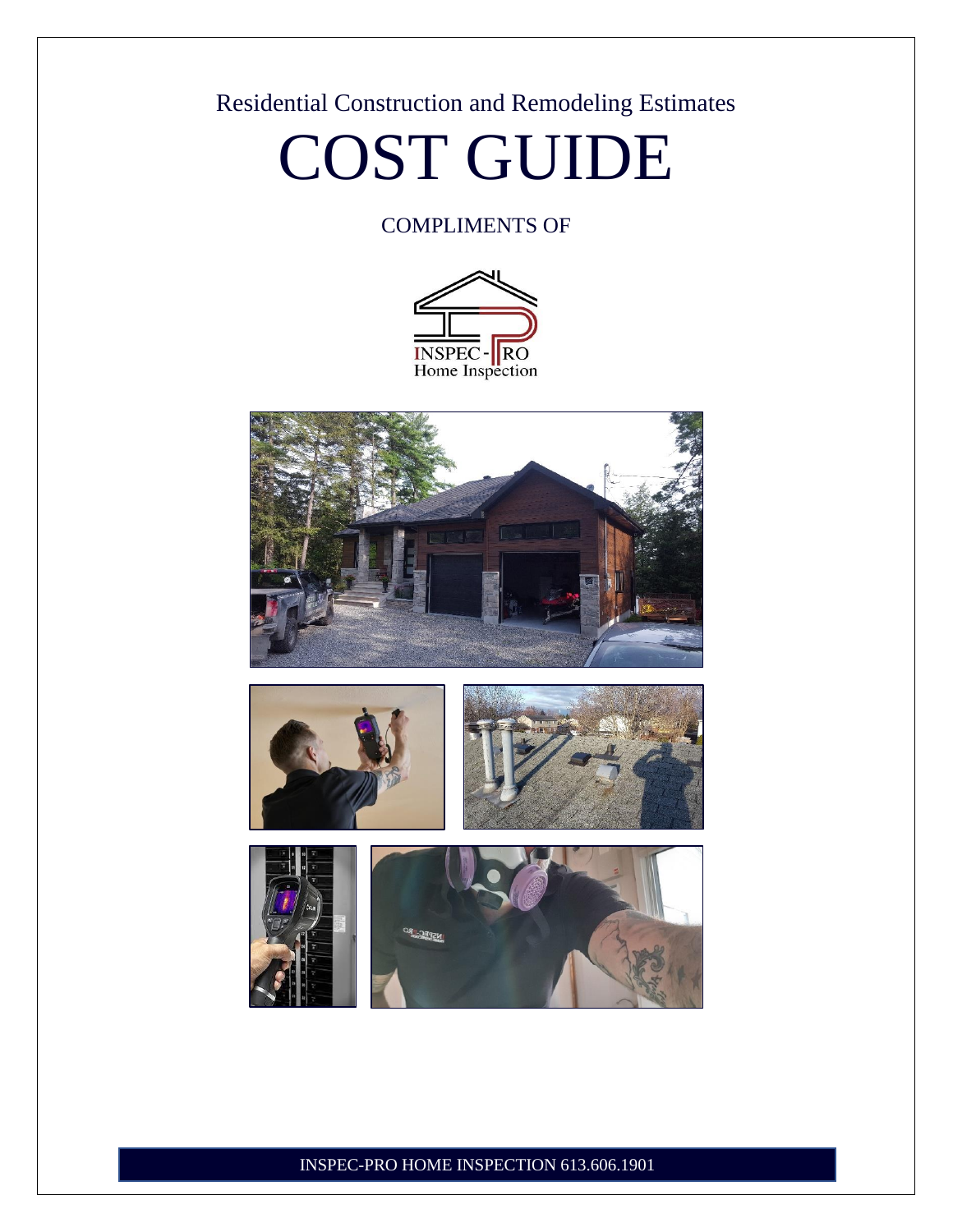#### **STRUCTURE/EXTERIOR**

Structure

| > addition (foundation to roof                     | $$95 - $130/\text{sq.fit}.$ |
|----------------------------------------------------|-----------------------------|
| > basement entrance                                | $$5250 - $10500+$           |
| > basement main beam                               | $$2100+$                    |
| > basement support post / foundation               | $$500 - $1000+$             |
| > excavation / waterproofing                       | $$125 - $175$ /sq.ft.       |
| > foundation cracks (excavation method             | $$525 - $1100+$             |
| > foundation cracks (injection method) (per crack) | $$500+$                     |
| > masonry wall (single story)                      | $$525 - $800$ /lin.ft.      |
| > lower basement                                   | $$200 - $425+$              |
| > remove bearing wall                              | $$2100 - $3200+$            |
| > remove partition wall                            | $$850 - $1700+$             |
| > re-support floor joist (sistering)               | $\$325-\$525+$              |
| > roof sheathing (replace)                         | $$6 - $8$ /sq.ft.           |
| $>$ underpinning                                   | $$325 - $525$ /lin.ft.      |
| > termite prevention (chemical soil treatment)     | $$2100+$                    |
| <b>Wall System</b>                                 |                             |
| $>$ aluminum siding                                | $$5 - $6$ /sq.ft.           |
| > brick veneer                                     | $$10 - $25$ /sq.ft.         |
| > brick cleaning (unpainted)                       | \$3/sq.fit.                 |
| > brick cleaning (painted)                         | \$6/sq.fit.                 |
| > brick repainting                                 | $$6 - $8$ /sq.ft.           |
| > cedar                                            | $$10 - $15$ /sq ft.         |
| $>$ stucco                                         | $$10 - $15$ /sq.ft.         |
| $>$ vinyl                                          | $$5 - $6$ /sq.ft.           |
| <b>Exterior Door</b>                               |                             |
| > aluminum storm door                              | $$375+$                     |
| > metal insulated door                             | $$675 - $800+$              |
| > patio door - replace                             | $$775 - $1600+$             |
| > patio door - brick wall (6ft.)                   | $$2600 - $3600+$            |
| > patio door - wood wall (6ft.)                    | $$2100 - $3100+$            |
|                                                    |                             |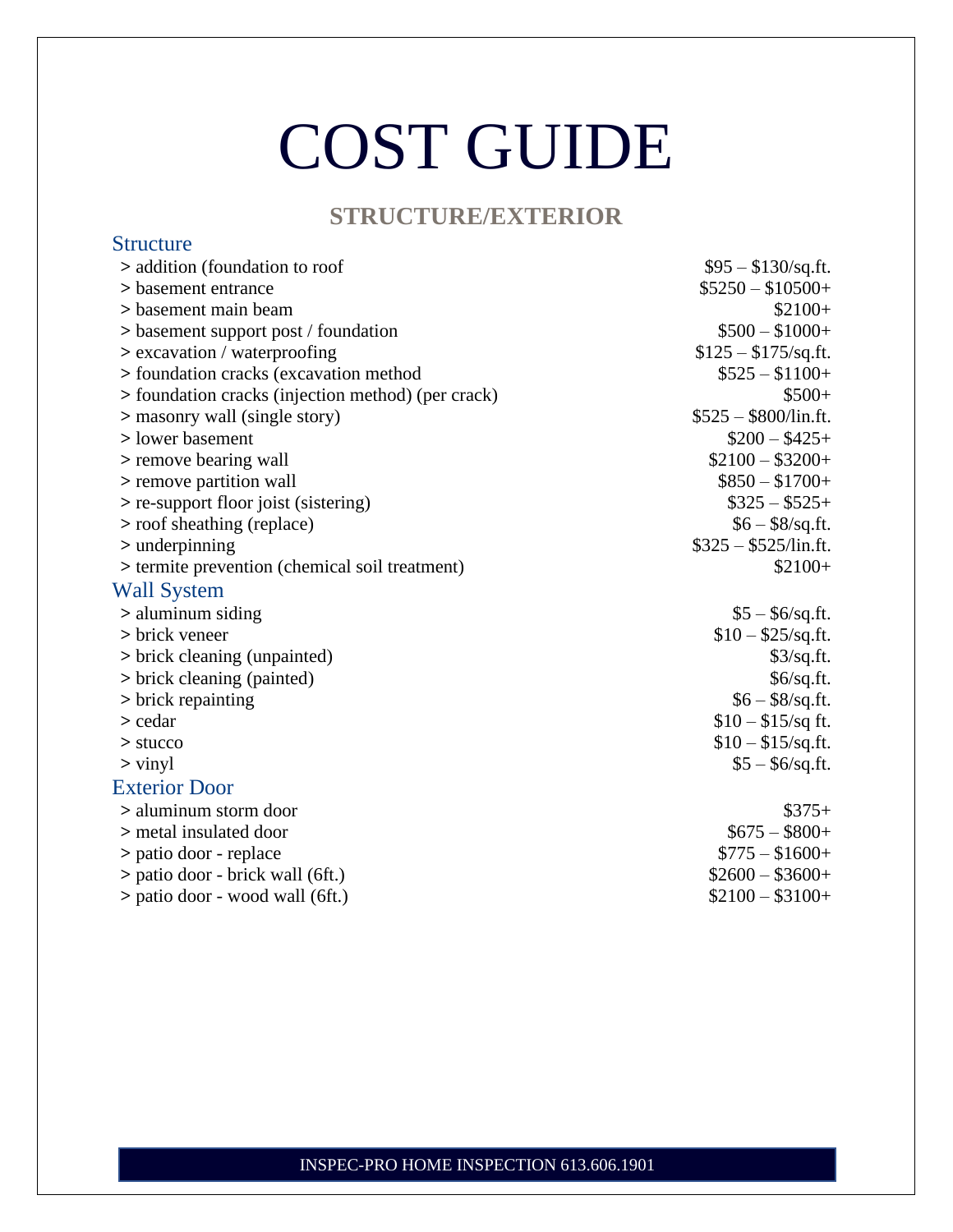#### **ROOF/EAVE/FLASHING/CHIMNEY**

| <b>Sloped Roofs</b>                 |                        |
|-------------------------------------|------------------------|
| > asphalt shingle (over existing)   | $$2 - $3$ /sq.ft.      |
| > asphalt shingle (over existing)   | $$3 - $5$ /sq.ft.      |
| > asphalt shingle (high quality)    | $$5 - $7/sq.ft.$       |
| $>$ cedar shake / shingle           | $$7 - $10/sq.$ ft.     |
| $>$ clay tile                       | $$15 - $20/sq.fit.$    |
| > concrete tile                     | $$9 - $13$ /sq.ft.     |
| > wood shake / shingle              | $$6 - $8$ /sq.ft.      |
| $>$ slate tile                      | $$30 - $55$ /sq.ft.    |
| <b>Flat Roofs</b>                   |                        |
| > roll roofing asphalt (90lb.)      | $$2 - $3$ /sq.ft.      |
| > 4 ply (tar and gravel)            | $$6 - $11$ /sq.ft.     |
| > single ply membrane               | $$6 - $11/sq.$ ft.     |
| <b>Gutters</b>                      |                        |
| > gutter cleaning                   | $$175+$                |
| $>$ gutter / downspout - aluminum   | $$7 - $9/$ lin.ft.     |
| > gutter / downspout - galvanized   | $$6 - $7/$ lin.ft.     |
| > downspout extension               | $$16+$                 |
| $>$ soffits / fascia (aluminum)     | \$16/lin.ft.           |
| Flashing                            |                        |
| > chimney flashing (sloped asphalt) | $$250 - $500+$         |
| > chimney flashing (flat built-up)  | $$350 - $600+$         |
| > metal cricket at chimney          | $$250 - $500+$         |
| > parapet wall flashing             | \$32/lin.ft.           |
| > roof vent flashing                | $$125+$                |
| > reflash skylight                  | $$425 - $625+$         |
| > valley flashing                   | $$21 - $32$ /lin.ft.   |
| > wall flashing                     | $$6 - $7/$ lin.ft.     |
| Chimney                             |                        |
| > chimney extension                 | $$150 - $275$ /lin.ft. |
| > chimney repointing                | $$8 - $11/b$ rick      |
| > concrete cap (single flue)        | $$100 - $275+$         |
| > concrete cap (double flue)        | $$200 - $425+$         |
| $>$ rain cap                        | $$125+$                |
| > reline flue                       | $$45 - 55$ /lin.ft.    |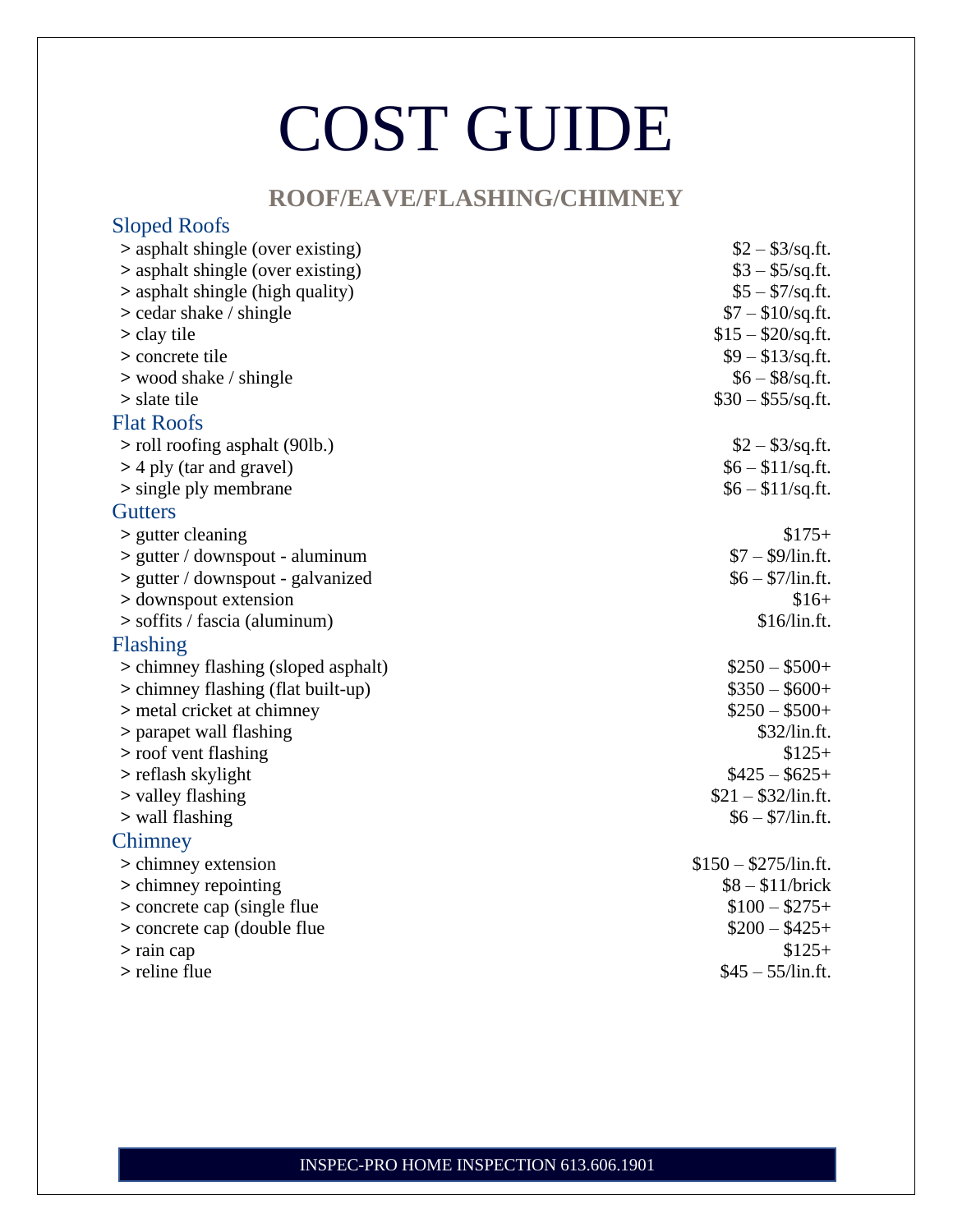#### **GARAGE/DRIVEWAY/WALKWAY**

| Garage                           |                    |
|----------------------------------|--------------------|
| > detached carport               | $$5250+$           |
| > detached wood frame - single   | $$10500+$          |
| Setached wood frame - double     | $$15750+$          |
| > detached block - single        | $$21000+$          |
| Setached block - double          | $$26250+$          |
| > removal of existing            | $$1575+$           |
| <b>Overhead Doors</b>            |                    |
| > automatic garage door          | $$475+$            |
| $>$ cladboard - single           | $$625 - $850+$     |
| > cladboard - double             | $$1050 - $1275+$   |
| $>$ metal - single               | $$900+$            |
| > metal - double                 | $$1350+$           |
| $>$ wood - single                | $$1050+$           |
| $>$ wood - double                | $$1900+$           |
| Driveway                         |                    |
| > asphalt paving (existing base) | $$5 - $7/sq.ft.$   |
| > asphalt paving (new base)      | $$5 - $8$ /sq.ft.  |
| > asphalt (seal)                 | $$65 - $80+$       |
| > concrete (stamped)             | $$7 - $11$ /sq.ft. |
| $>$ interlock brick / stone      | $$11 - 13$ /sq.ft. |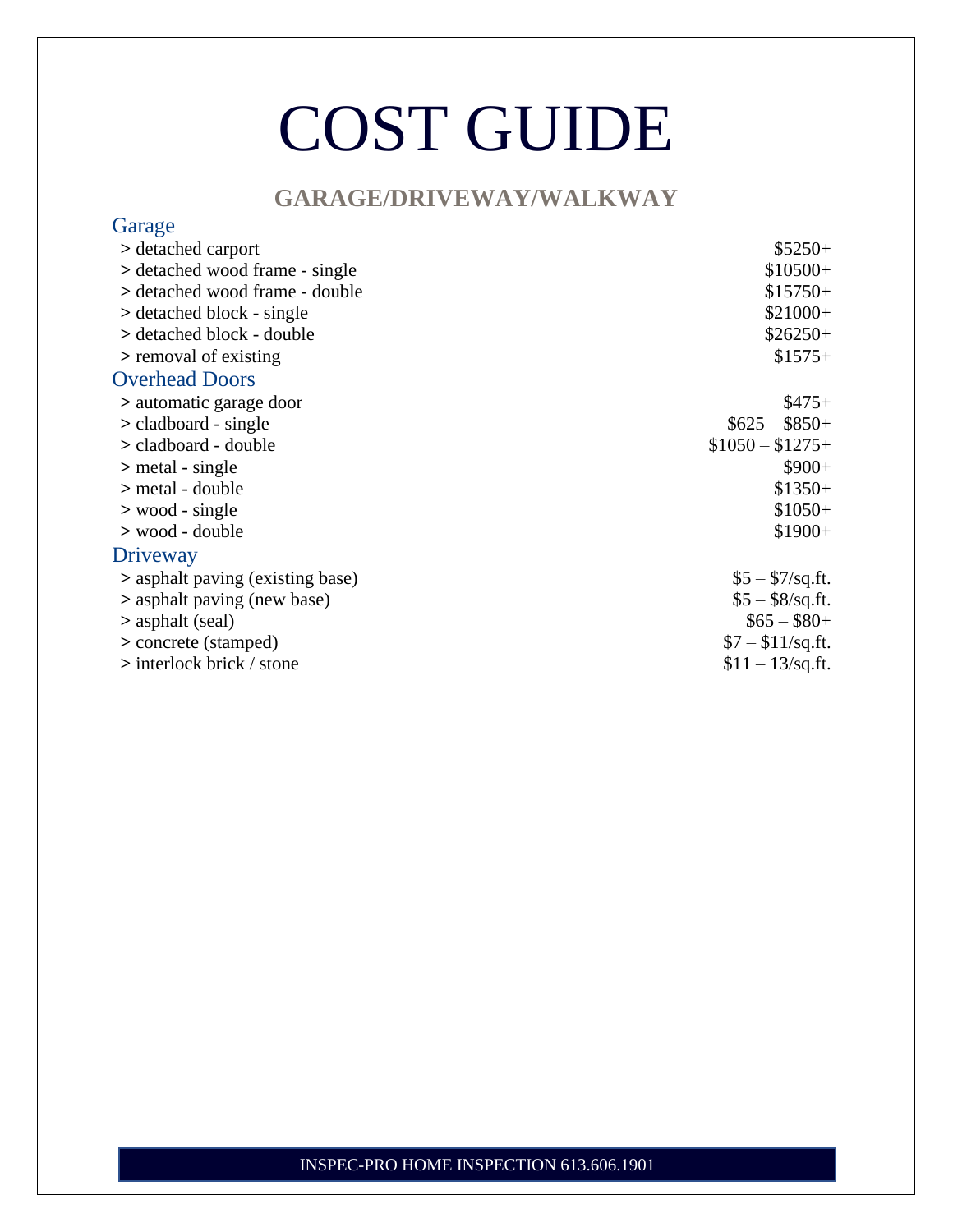#### **LANDSCAPING/DECK/PATIO/FENCE**

| Landscaping                        |                            |
|------------------------------------|----------------------------|
| $>$ lay soil &                     | $$3 - $6$ /sq.ft.          |
| > sprinkler system                 | $$1200+$                   |
| > retaining wall - concrete        | \$55/sq.fit.               |
| $>$ retaining wall -               | \$45/sq.fit.               |
| Deck                               |                            |
| $>$ pressure treated / cedar       | $$15 - $30$ /sq.ft.        |
| $>$ custom designed & built        | $$55 - $80/\text{sq.fit}.$ |
| Patio                              |                            |
| > concrete                         | $$16 - $25$ /sq.ft.        |
| $>$ flagstone / fieldstone         | \$21/sq.fr.                |
| $>$ interlock brick / stone        | $$11 - $16$ /sq.ft.        |
| > patio stone                      | \$6/sq.fit.                |
| Porch                              |                            |
| $>$ flooring                       | \$8/sq.fit.                |
| $>$ railing                        | $$225+$                    |
| $\frac{\text{skirting}}{\text{S}}$ | \$21/lin.fit.              |
| > steps - concrete                 | $$525+$                    |
| $>$ steps - wood                   | $$325+$                    |
| Fence                              |                            |
| $>$ chain-link (h 4ft.)            | $$10 - $20$ /lin.ft.       |
| $>$ wood - cedar (h 5ft.)          | $$15 - $30$ /lin.ft.       |
| > wood - pressure treated (h 5ft.) | $$10 - $20$ /lin.ft.       |
| > reset post in concrete           | $$80+$                     |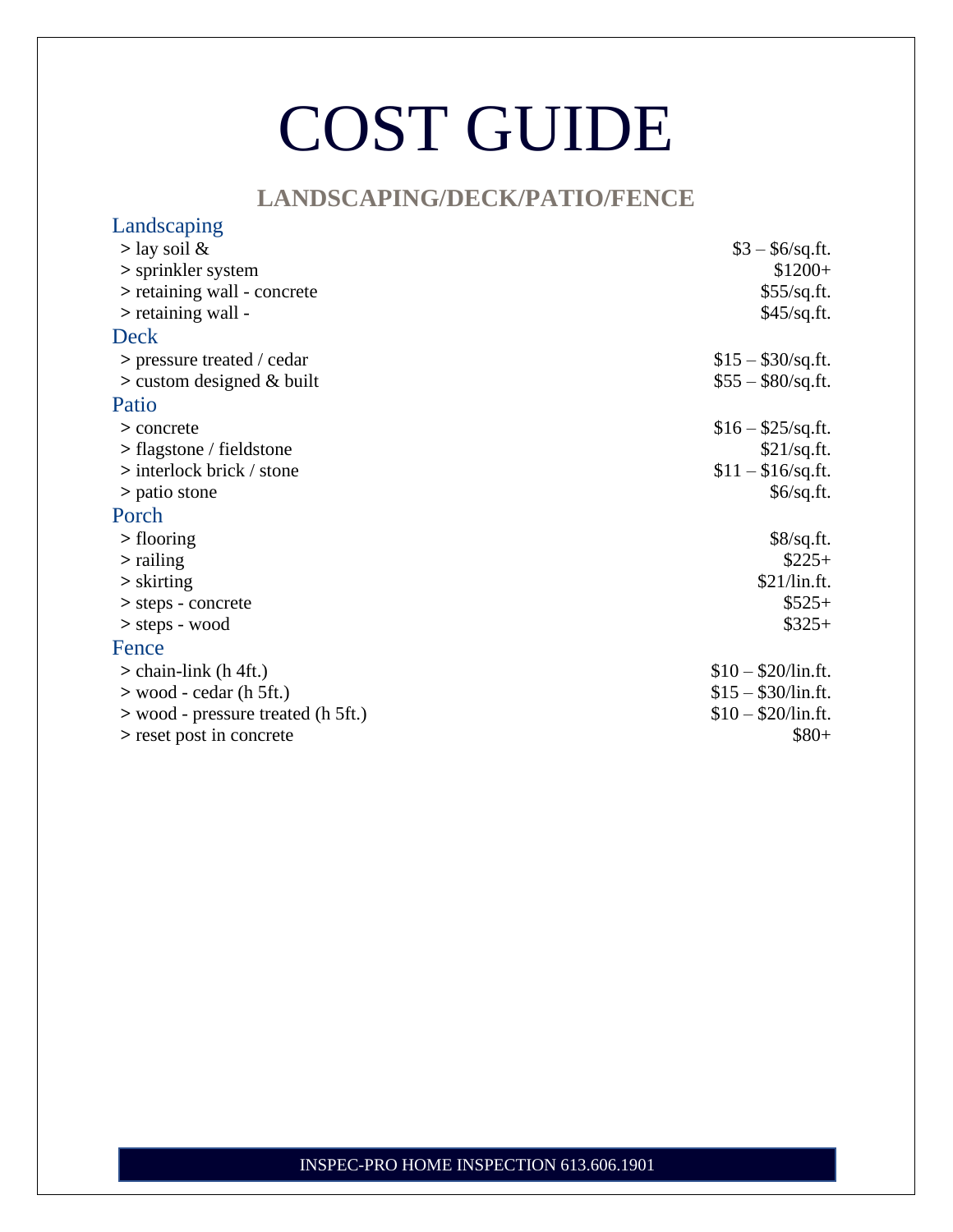#### **INTERIOR**

| Windows                           |                       |
|-----------------------------------|-----------------------|
| $>$ awning                        | \$55/sq.fit.          |
| $>$ awning / casement (replace)   | \$50/sq.fit.          |
| $>$ bay / bow                     | $$50 - $70/sq.$ ft.   |
| > casement                        | \$63/sq.ft.           |
| > double hung                     | \$53/sq.ft.           |
| > double hung (replace)           | \$42/sq.fr.           |
| $>$ skylight                      | $$800+$               |
| > slider - aluminum               | \$32/sq.ft.           |
| > slider - aluminum (replace)     | \$27/sq.fit.          |
| $>$ storm - aluminum              | $$75 - $200+$         |
| > thermal glass (existing frame)  | \$32/sq.fit.          |
| Kitchen / Bathroom                |                       |
| > kitchen cabinet                 | $$50 - $125$ /lin.ft. |
| > kitchen counter - laminate      | \$45/lin.ft.          |
| > kitchen counter - marble        | \$80/lin.ft.          |
| > kitchen renovation              | $$7500+$              |
| > bathroom renovation             | $$5250+$              |
| Floor                             |                       |
| > carpet - clean                  | $$125$ /room          |
| $>$ carpet - outdoor              | \$3/sq.fit.           |
| > carpet and under pad            | $$6 - $11$ /sq.ft.    |
| > ceramic tile                    | $$6 - $11$ /sq.ft.    |
| > hardwood                        | $$6 - $11$ /sq.ft.    |
| > hardwood - prefinished          | $$11 - $16$ /sq.ft.   |
| > hardwood - refinish             | $$3 - $6$ /sq.ft.     |
| $>$ vinyl - sheet                 | $$4 - $9$ /sq.ft.     |
| $>$ vinyl - tile                  | $$4 - $9$ /sq.ft.     |
| <b>Doors</b>                      |                       |
| > bi-fold louver                  | $$850+$               |
| $> bi$ -fold panel                | $$625+$               |
| $>$ custom with casing / hardware | $$525+$               |
| > exterior - panel                | $$1050+$              |
| $>$ interior - panel              | $$525+$               |
|                                   |                       |
| $>$ french                        | $$1050+$              |
| > patio                           | $$2100+$              |
| $>$ storm - aluminum              | $$200 - $325+$        |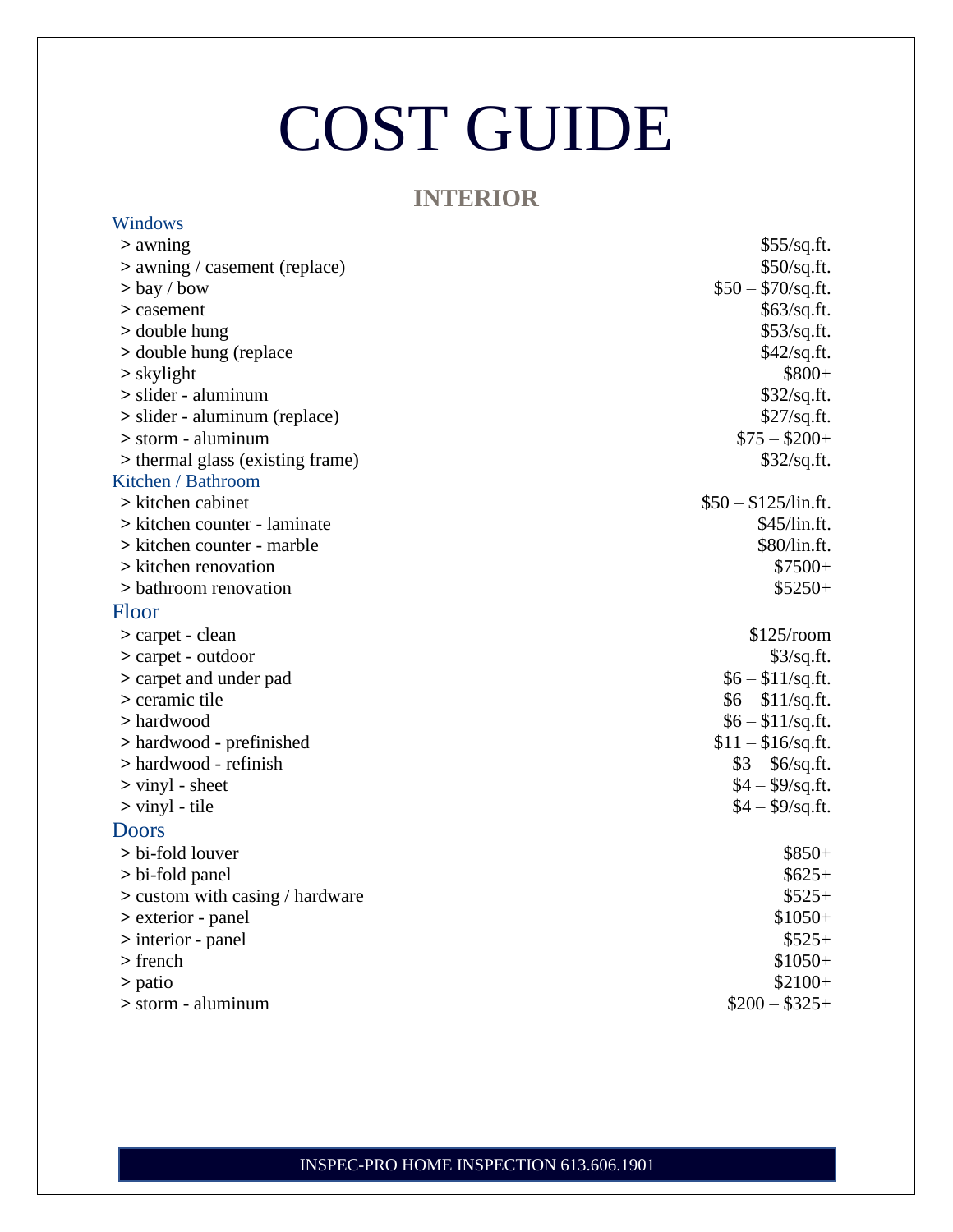#### **INTERIOR**

| <b>Stairs/Railings</b>             |                      |
|------------------------------------|----------------------|
| > curved stair - oak (7 risers)    | $$7350+$             |
| > spiral stair - oak               | $$5250+$             |
| Standard stair - oak (7 risers)    | $$1050+$             |
| $\geq$ stair railing               | $$42 - $63$ /lin.ft. |
| Insulation                         |                      |
| > rigid exterior (prior to finish) | $$1 - $2$ /sq.ft.    |
| $>$ r20 - batt                     | $$1 - $2$ /sq.ft.    |
| $> r20$ - loose                    | $$1 - $2$ /sq.ft.    |
| $> r32 - batt$                     | $$2 - $3$ /sq.ft.    |
| $> r32 - loose$                    | $$2 - $3$ /sq.ft.    |
| $>$ wall / roof cavity             | $$2 - $5/sq.$ ft.    |
| <b>Fireplaces</b>                  |                      |
| > damper                           | $$175+$              |
| > brick replacement                | $$400 - $1050+$      |
| > gas insert                       | $$2600 - $4200+$     |
| $>$ glass door                     | $$525+$              |
| > hearth extension                 | $$420+$              |
| > flue cleaning                    | $$200 - $300+$       |
| > metal box insert                 | $$1050 - $2600+$     |
| > masonry with flue rough-in       | $$5250+$             |
| > wood stove                       | $$1575 - $3500+$     |
| Ceiling/Wall                       |                      |
| > acoustic ceiling (suspended)     | \$6/sq.fit.          |
| $>$ baseboard / door / window      | \$4/lin.fit.         |
| > drywall over plaster             | $$3 - $4/sq.ft.$     |
| > plaster (over existing plaster)  | $$3 - $4/sq.ft.$     |
| $>$ stucco / stipple               | \$3/sq.fit.          |
| $>$ walls (insulations / drywall)  | $$4$ /sq.ft.         |
| > walls painting                   | \$2/sq.fit.          |
| > wallpaper                        | $$6 - $11$ /sq.ft.   |
| <b>Security System</b>             |                      |
| > alarm monitoring                 | \$35/month           |
| > alarm system                     | $$2500+$             |
| > intercom system (retrofit)       | $$1500+$             |
| > wired system                     | $$1500+$             |
| > wireless motion detectors        | $$525+$              |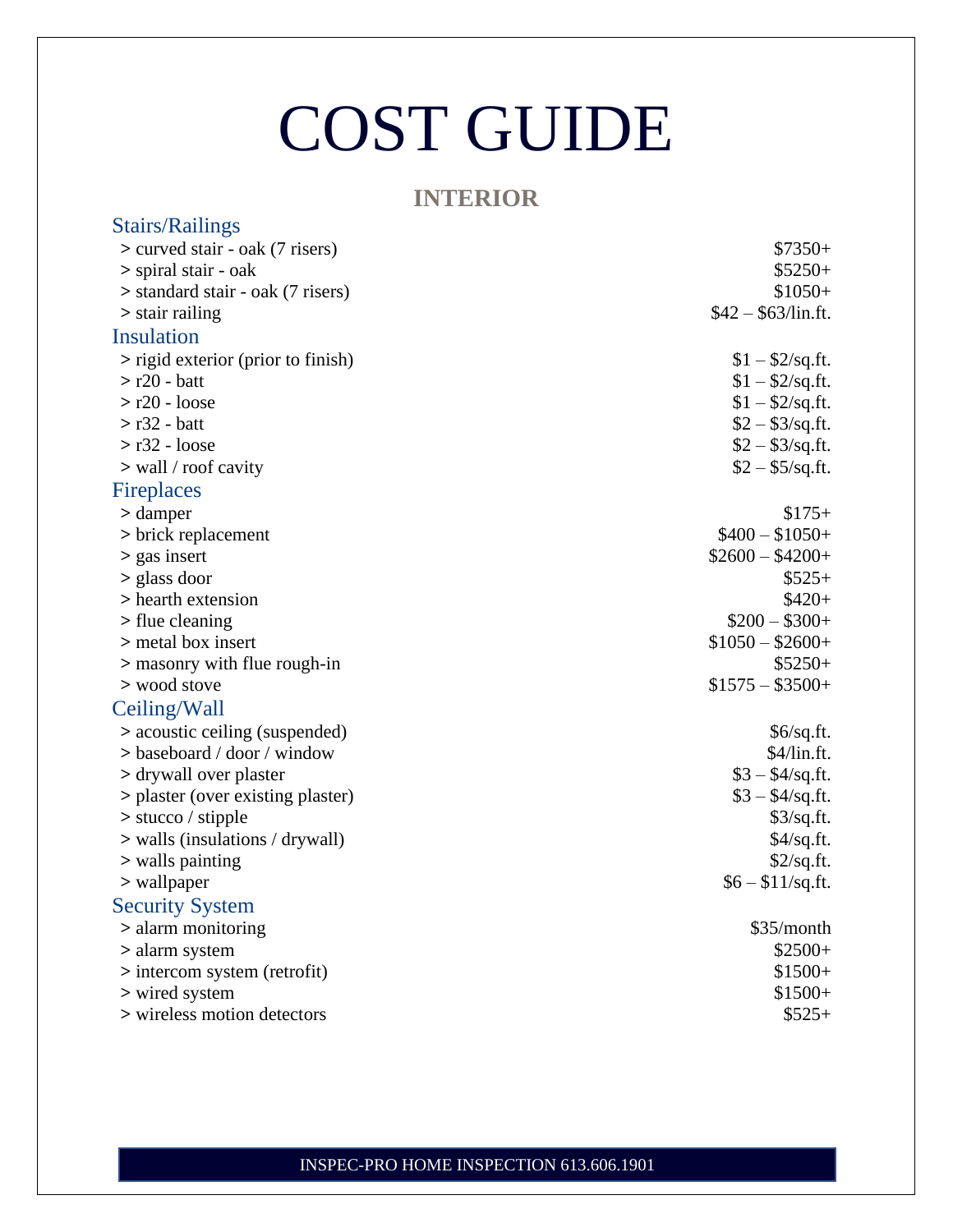#### **INTERIOR**

**Misc** 

| > central vacuum (retrofit)               | $$1050 - $2100+$   |
|-------------------------------------------|--------------------|
| > central vacuum (canister only)          | $$1050 - $1600+$   |
| Swimming Pool / Hot Tub                   |                    |
| $>$ pool - vinyl lined (16ft. x 40ft.)    | $$15000 - $20000+$ |
| $>$ pool - concrete lined (16ft. x 40ft.) | $$30000+$          |
| > pool heater                             | $$2100+$           |
| $>$ pump / filter                         | $$1600+$           |
| > hot tub fiberglass                      | $$5250+$           |
|                                           |                    |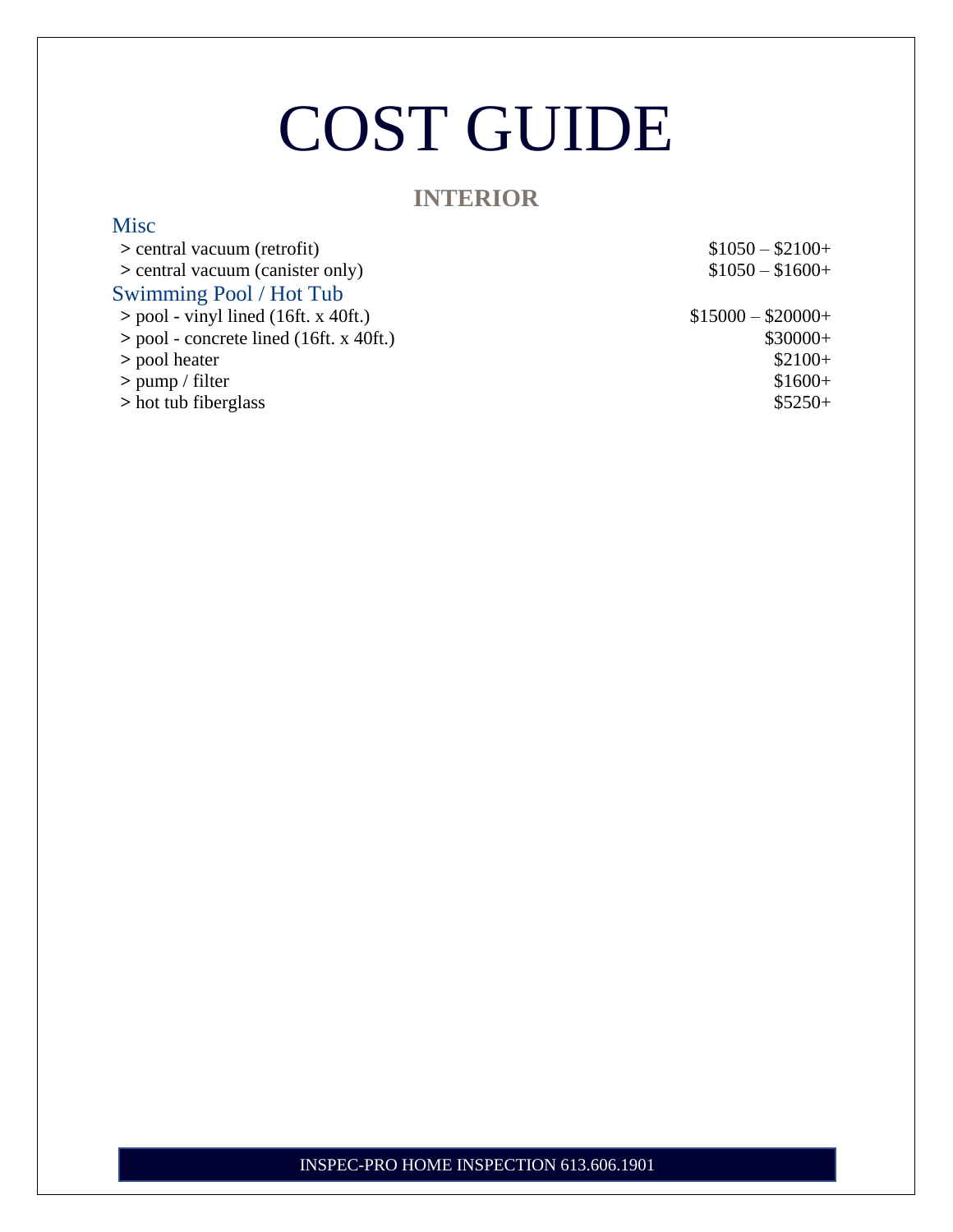### **ELECTRICAL**

| Retrofit                                      |                   |
|-----------------------------------------------|-------------------|
| > attic ventilator - mechanical               | $$325+$           |
| $>$ baseboard heater (4')                     | $$180 - $575+$    |
| > ceiling fan                                 | $$250+$           |
| > doorbell system                             | $$100 - $130+$    |
| $>$ dryer duct                                | $$125 - $200+$    |
| > hardwired smoke detector                    | $$75 - $150+$     |
| > exhaust fan - bathroom                      | $$150 - $200+$    |
| > exhaust fan - oven                          | $$250 - $325+$    |
| > exterior light fixture                      | $$125 - $275+$    |
| > fluorescent light fixture                   | $$175 - $275 +$   |
| > ground - public system                      | $$90 - $125+$     |
| > ground - private system (with ground rods)  | $$250 - $325+$    |
| > receptacle - conventional                   | $$125 - $175+$    |
| $>$ receptacle - split                        | $$175 - $275 +$   |
| > receptacle - exterior with cover \$         | $$175 - $275 +$   |
| > receptacle - replace conventional with GFCI | $$100 - $150+$    |
| > receptacle - CO/ALR (aluminum               | $$75 - $125+$     |
| > receptacle - stove/dryer                    | $$100 - $150+$    |
| > receptacle - rewire reverse polarity        | $$50 - $80+$      |
| > standard light fixture                      | $$125 - $225 +$   |
| Upgrade                                       |                   |
| $> 100$ amp (new panel)                       | $$1200 - $1600+$  |
| $> 100$ amp (existing panel)                  | $$750 - $1100+$   |
| $>$ 200 amp (new panel)                       | $$2100 - $2600+$  |
| $>$ 200 amp (existing panel)                  | $$1250 - $1600+$  |
| $>$ 120 / 240 volt circuit                    | $$250 - $525+$    |
| > breaker panel - main                        | $$775 - $950+$    |
| > breaker panel - auxiliary                   | $$125 - $325+$    |
| > circuit breaker (replace)                   | $$75 - $125+$     |
| > knob and tube wiring (replace)              | $$7500 - $13000+$ |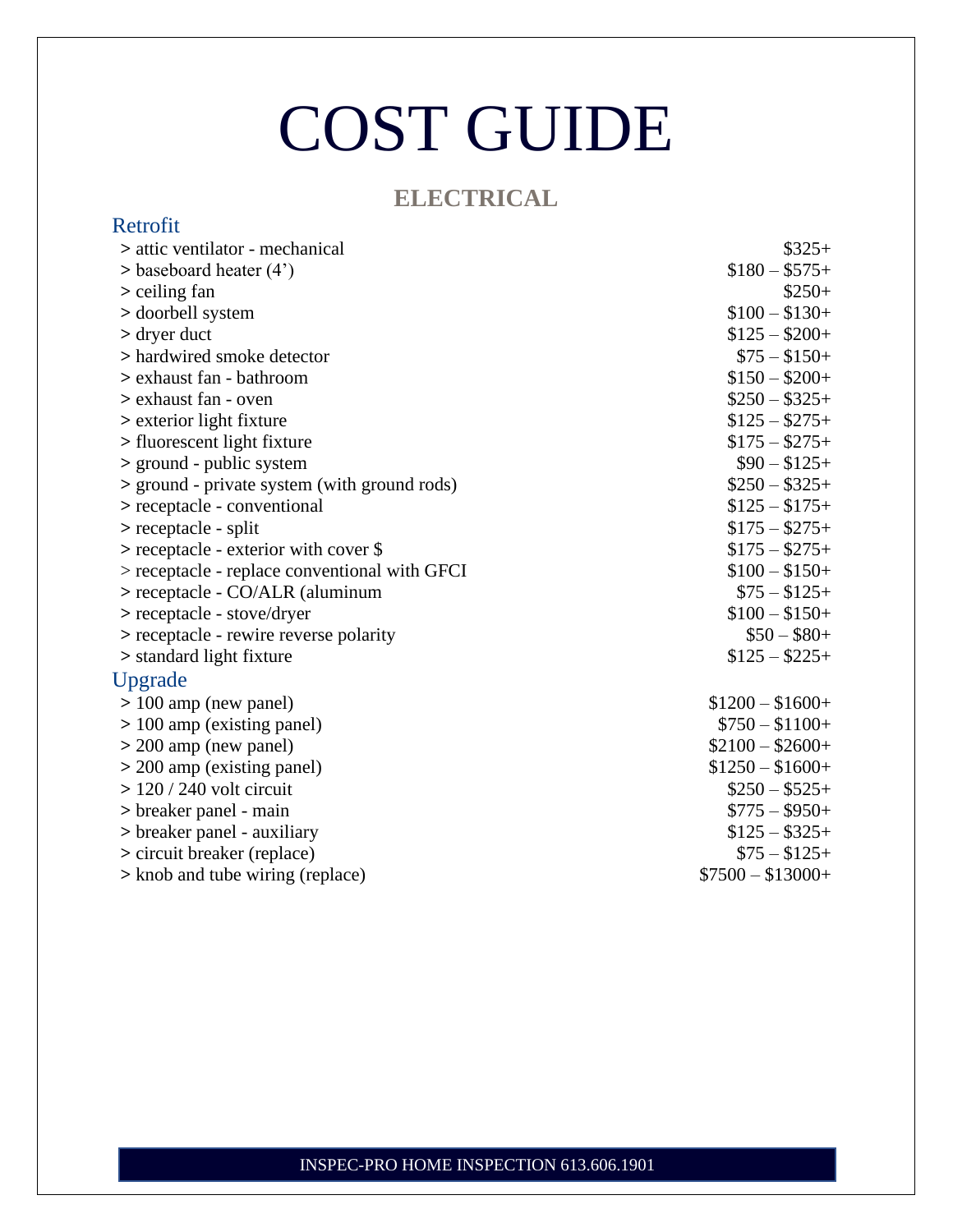### **HEATING AND COOLING**

| Forced-Air System                         |                   |
|-------------------------------------------|-------------------|
| $>$ air duct (new)                        | $$4200+$          |
| $>$ air duct (retrofit)                   | $$6300+$          |
| > annual service                          | $$100 - $175+$    |
| > blower motor                            | $\$375-\$525+$    |
| > clean duct                              | $$180 - $325+$    |
| > convert oil to gas                      | $$2500 - $3300+$  |
| > convert hot water to forced air         | $$7500 - $11000+$ |
| > electronic air filter                   | $$625 - $950+$    |
| $>$ gas - mid efficiency                  | $$2600 - $3300+$  |
| $>$ gas - high efficiency                 | $$3600 - $4700+$  |
| > humidifier - drum type                  | $$100 - $175+$    |
| > humidifier - flow through type          | $$400 - $475+$    |
| > existing chimney flue - metal           | $$600 - $1100+$   |
| <b>Hot Water System</b>                   |                   |
| > circulating pump                        | $$600 - $800+$    |
| > cast iron radiator                      | $$600 - $800+$    |
| > expansion tank                          | $$300 - $450+$    |
| > gas boiler - standard                   | $$3000 - $4800+$  |
| > gas boiler - high efficiency            | $$6500 - $11000+$ |
| > removal of oil tank from basement       | $$400 - $650+$    |
| > radiator / boiler removal               | $$1500 - $2600+$  |
| > radiator                                | $$600 - $950+$    |
| > radiator valve                          | $$125 - $225 +$   |
| <b>Air Conditioner/Heat Pump</b>          |                   |
| $>$ air handler 3-ton (vertical)          | $$1400 - $1900 +$ |
| $>$ air handler 3-ton (horizontal)        | $$1800 - $2100+$  |
| $>$ central A/C existing duct             | $$2500 - $5000+$  |
| > central A/C attic mounted separate duct | $$11000+$         |
| > compressor (replace)                    | $$1500 - $1800+$  |
| > condenser (replace)                     | $$1800 - $2700+$  |
| > heat recovery ventilator (HRV)          | $$1800 - $2700+$  |
| > heat pump                               | $$5200 - $6500+$  |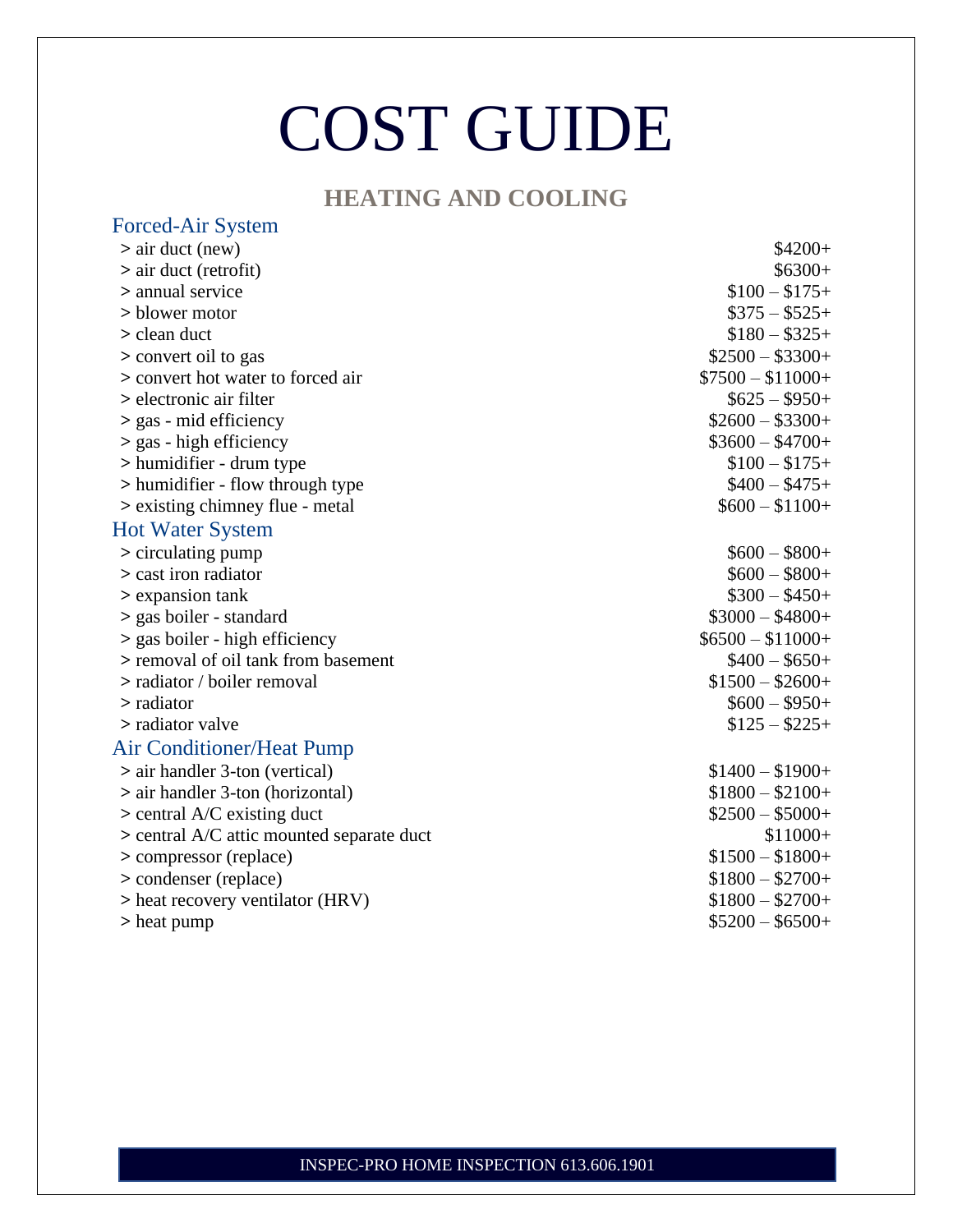#### **PLUMBING**

| <b>Bathroom</b>                            |                        |
|--------------------------------------------|------------------------|
| > basin - pedestal type                    | $\$375+$               |
| $>$ basin - vanity                         | $$250+$                |
| $>$ bathtub - replace / retile             | $$2500+$               |
| > shower connection                        | $$250+$                |
| > shower stall - plastic                   | $$900 - $2000 +$       |
| > shower stall - ceramic tile              | $$2500 - $3300+$       |
| > toilet - flush mechanism                 | $$125 - $175+$         |
| > toilet - replace                         | $$425+$                |
| is to ilet - replace seal                  | $$125 - $275+$         |
| $>$ toilet - unclog                        | $$125 - $225 +$        |
| > tub enclosure - ceramic tile             | $$2500 - $3300+$       |
| > tub enclosure - plastic                  | $$600 - $1275+$        |
| > whirlpool bath                           | $$4250+$               |
| Kitchen                                    |                        |
| > dishwasher                               | $$675 - $950+$         |
| > garbage disposal                         | $\$200 - \$425+$       |
| > range hood                               | $\$350-\$525+$         |
| $>$ sink - porcelain                       | $$750 - $900+$         |
| $>$ sink - stainless steel                 | $$650 - $800+$         |
| <b>Private Plumbing System</b>             |                        |
| > laundry tub and waste pump               | $$525 - $850+$         |
| $>$ septic tank (1000gal.)                 | $$2600 - $6000+$       |
| > septic tank cleaning                     | $$175 - $325+$         |
| > sewage waste pump                        | $$1500 - $1800 +$      |
| > well - shallow                           | \$32/lin.ft.           |
| $>$ well - deep                            | $$42$ /lin.ft.         |
| > well - submersible pump                  | $$1275+$               |
| $>$ well - suction / jet pump              | $$600 - $950+$         |
| Upgrade                                    |                        |
| > hose bibb                                | $$125 - $175+$         |
| > hot water tank (40 Gal Electric)         | $$600 - $800+$         |
| > hot water tank (40 Gal Gas)              | $$800 - $1000+$        |
| > tankless water heater                    | $$2000 - $3000+$       |
| > laundry tub / connection                 | $$350 - $550+$         |
| > main water service                       | $$175 - $225$ /lin.ft. |
| $>$ main shut-off                          | $$175 - $325+$         |
| $>$ sump pump                              | $$175 - $275+$         |
| $>$ supply lines - 1 story; up to 2 baths  | $$1850 - $2600+$       |
| $>$ temperature $\&$ pressure relief valve | $$60 - $100+$          |
| > water softener                           | $$925 - $1600+$        |
| > waste drain lines                        | $$2600 - $4200+$       |